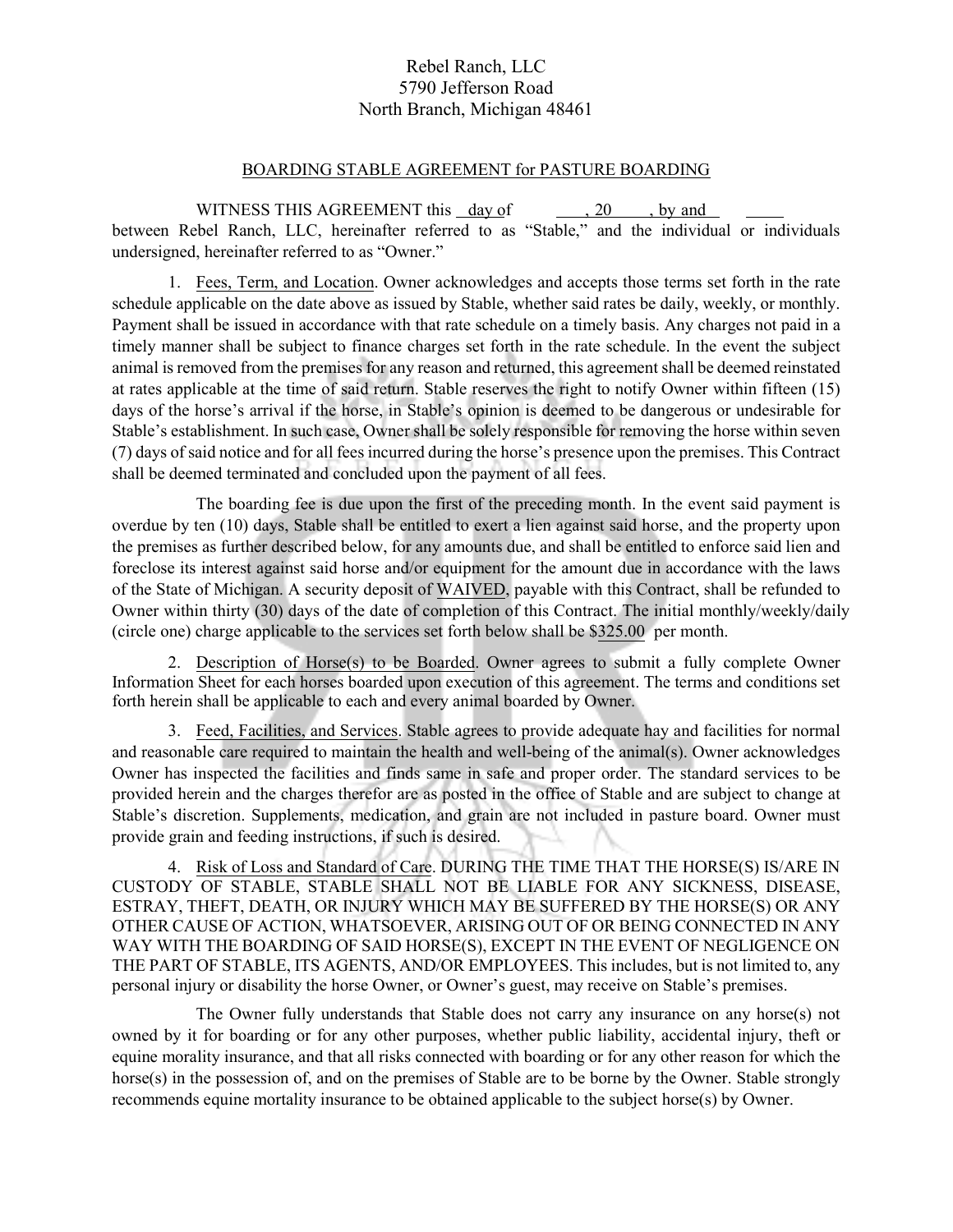## THE STANDARD OF CARE APPLICABLE TO STABLE IS THAT OF ORDINARY CARE OF A PRUDENT HORSE OWNER AND NOT AS A COMPENSATED BAILEE.

IN NO EVENT SHALL STABLE BE HELD LIABLE TO OWNER FOR EQUINE DEATH OR INJRUY IN AN AMOUNT IN EXCESS OF FIVE THOUSAND DOLLARS (\$5,000.00) PER ANIMAL. OWNER AGREES TO OBTAIN EQUINE INSURANCE FOR ANY ANIMALS VALUED IN EXCESS OF FIVE THOUSAND DOLLARS (\$5,000.00), AT OWNER'S EXPENSE, OR FOREGO ANY CLAIM FOR AMOUNTS IN EXCESS OF FIVE THOUSAND DOLLARS (\$5,000.00). OWNER AGREES TO DISCLOSE THIS ENTIRE AGREEMENT TO OWNER'S INSURANCE COMPANY AND PROVIDE STABLE WITH THE COMPANY'S NAME, ADDRESS, AND POLICY NUMBER. FAILURE TO DISCLOSE INSURANCE INFORMATON SHALL BE AT OWNER'S RISK.

5. Hold Harmless. Owner agrees to hold Stable harmless from any and all claims arising from damage or injury caused by Owner's horse(s) to anyone, and defend Stable from any such claims. Owner agrees to disclose any and all hazardous or dangerous propensities of horse(s) boarded with Stable.

6. Emergency Care. Stable agrees to attempt to contact Owner should Stable feel that medical treatment is needed for said horse(s), but, if Stable is unable to contact Owner, Stable is then authorized to secure emergency, veterinary, and blacksmith care required for the health and well-being of said horse(s). All costs of such care secured shall be paid by Owner within fifteen (15) days from the date Owner receives notice thereof, of Stable is authorized, as Owner's agent, to arrange direct billing to Owner.

STABLE SHALL ASSUME THAT OWNER DESIRES SURGICAL CARE IF RECOMMENDED BY A VETERINARIAN IN THE EVENT OF COLIC, OR OTHER LIFE-THREATENING ILLNESS, UNLESS STABLE IS INSTRUCTED HEREIN OR ON OWNER'S INFORMATION SHEETS, BY OWNER THAT HORSE(S) IS/ARE NOT SURGICAL CANDIDATES.

Owner agrees to notify Stable of any and all change of address, emergency telephone numbers, itineraries or other information reasonably necessary to contact Owner in the event of an emergency. In the event Owner departs for vacation or is otherwise unavailable, prior to departure, Owner shall notify Stable as to what party is authorized to make decisions in the Owner's place with regard to the health, well-being, and/or medical treatment of the horse(s).

7. Limitation of Actions. Any action or claim brought by Owner against Stable for breach of this Contract or for loss due to negligence must be brought within one (1) year of the date such claim or loss occurs.

8. Shoeing and Worming. Owner agrees to provide the necessary shoeing and worming of the horse(s) as is reasonably necessary, at Owner's expense. Owner agrees to provide Stable with all health records with regard to the horse(s). Owner agrees to have the horse(s) wormed and vaccinated on a regular schedule, and in the event same is not accomplished and proof of same presented to Stable within thirty (30) days from the date of such services or veterinary treatment, Stable is authorized to arrange for such treatment, but not obligated to do so; such expense shall be the obligation of Owner, and upon presentation by Stable of the bill for such services rendered, including service charges, any bill shall be paid within fifteen (15) days from the date the bill is submitted to Owner.

9. Ownership-Coggins Test. Owner warrants that he owns the horse(s) and will provide proof satisfactory to Stable of the negative Coggins test upon request.

10. Changes or Termination of this Agreement. It is agreed by the parties that this Agreement may be changed or terminated upon thirty (30) days' notice, regardless of the rental period. All notices must be issued in writing unless otherwise agreed upon by the parties. The posting of updated rate schedules in a